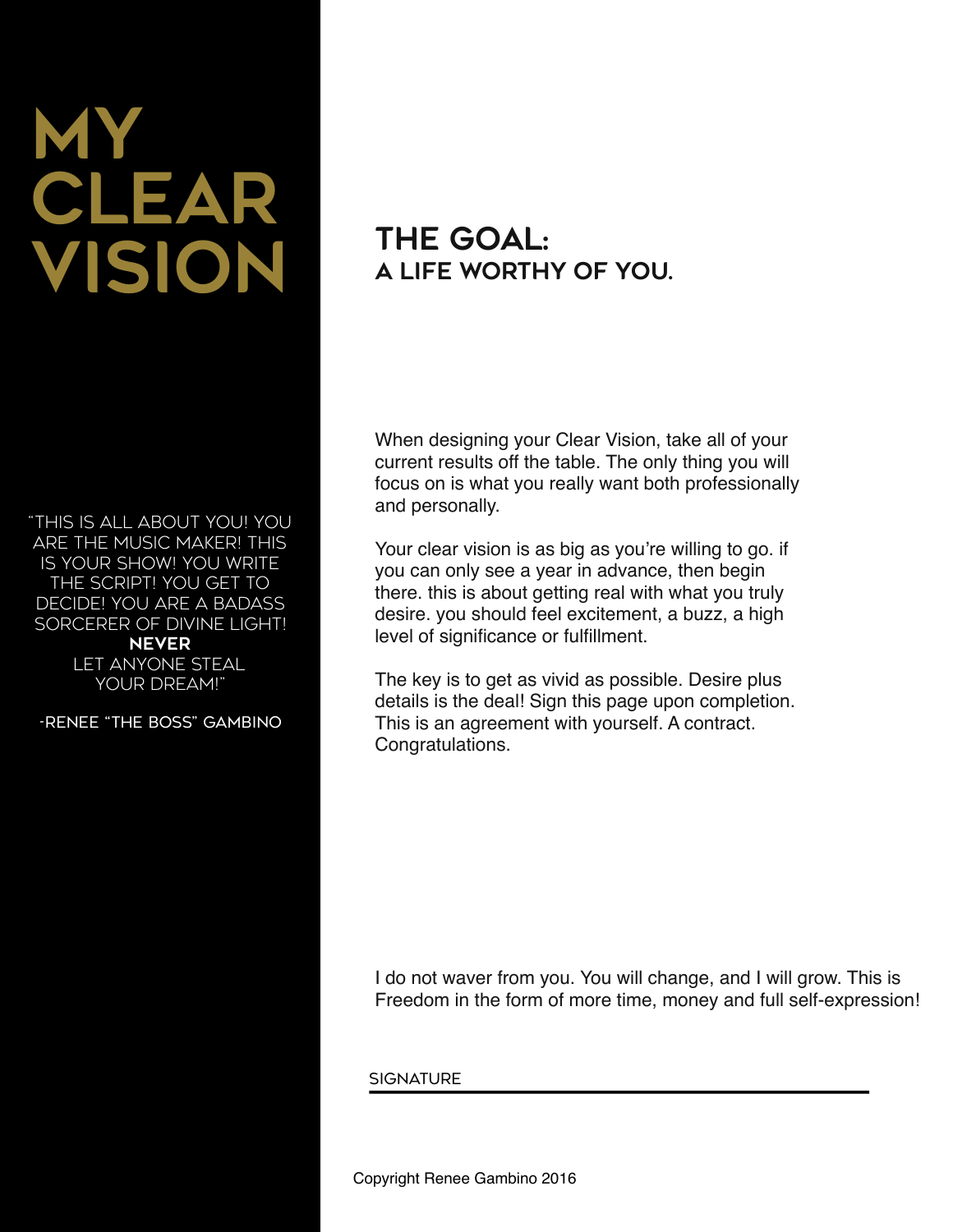Use as many pages as you need!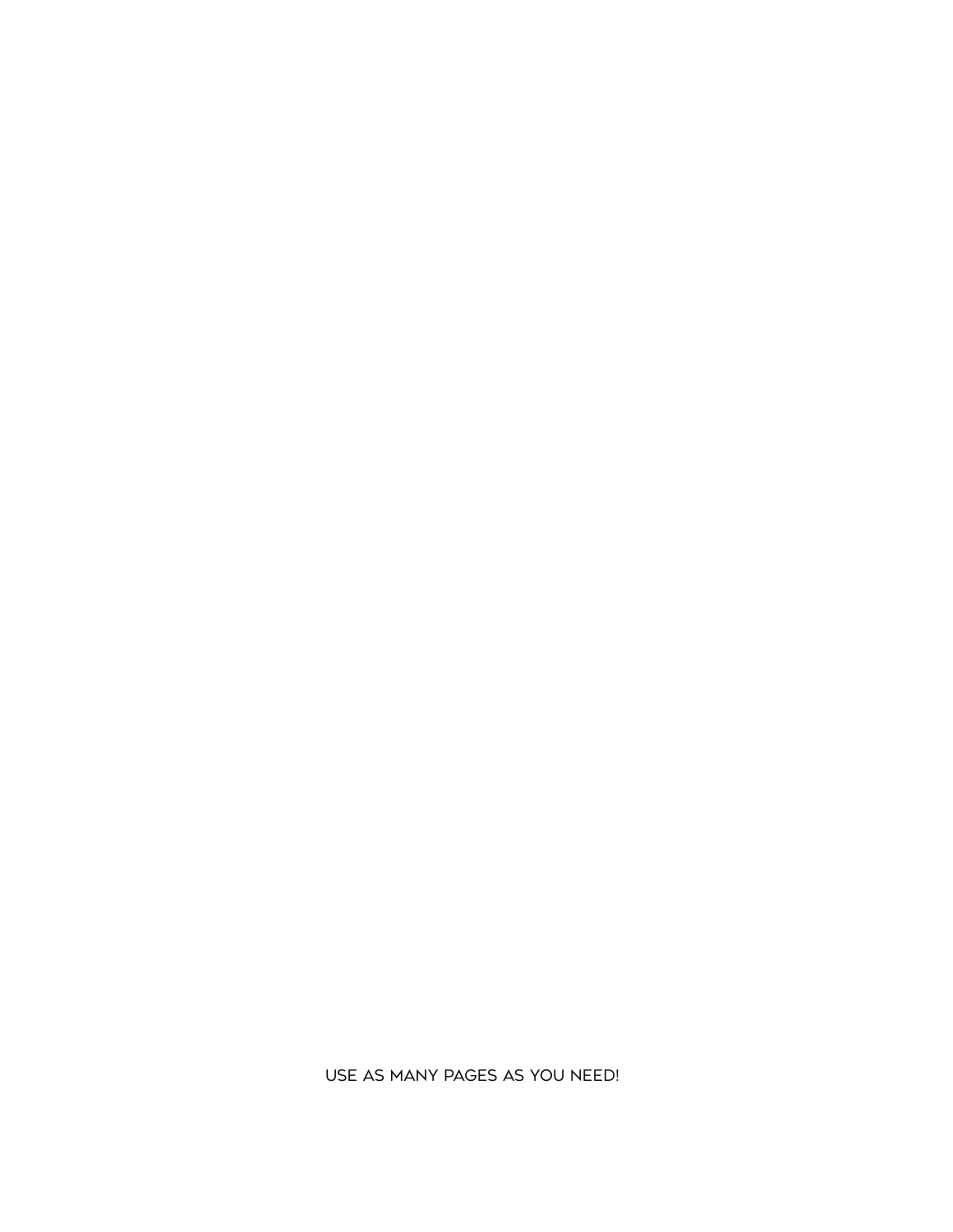# 30 Day Accelerator

#### **Objectives are never tasks!**

# Objective #1

**Task:** Make 5 sales calls per day.

**Objective:** Close 2K in sales per week.

Making calls is not synonymous with increasing income. When you focus on outcome, your actions become accurate and powerful.

Objectives are your upleveling guides. They keep you focused on what matters.

Each objective plays an integral role in decreasing time and space between now and achieving what you really want.

# **VISION**

# Objective #2 0bjective #3

- **• Do I feel challenged?**
- **• Who do I need to BE to achieve this?**
- **• What am I valuing?**
- **• Are my objectives aligned with my values?**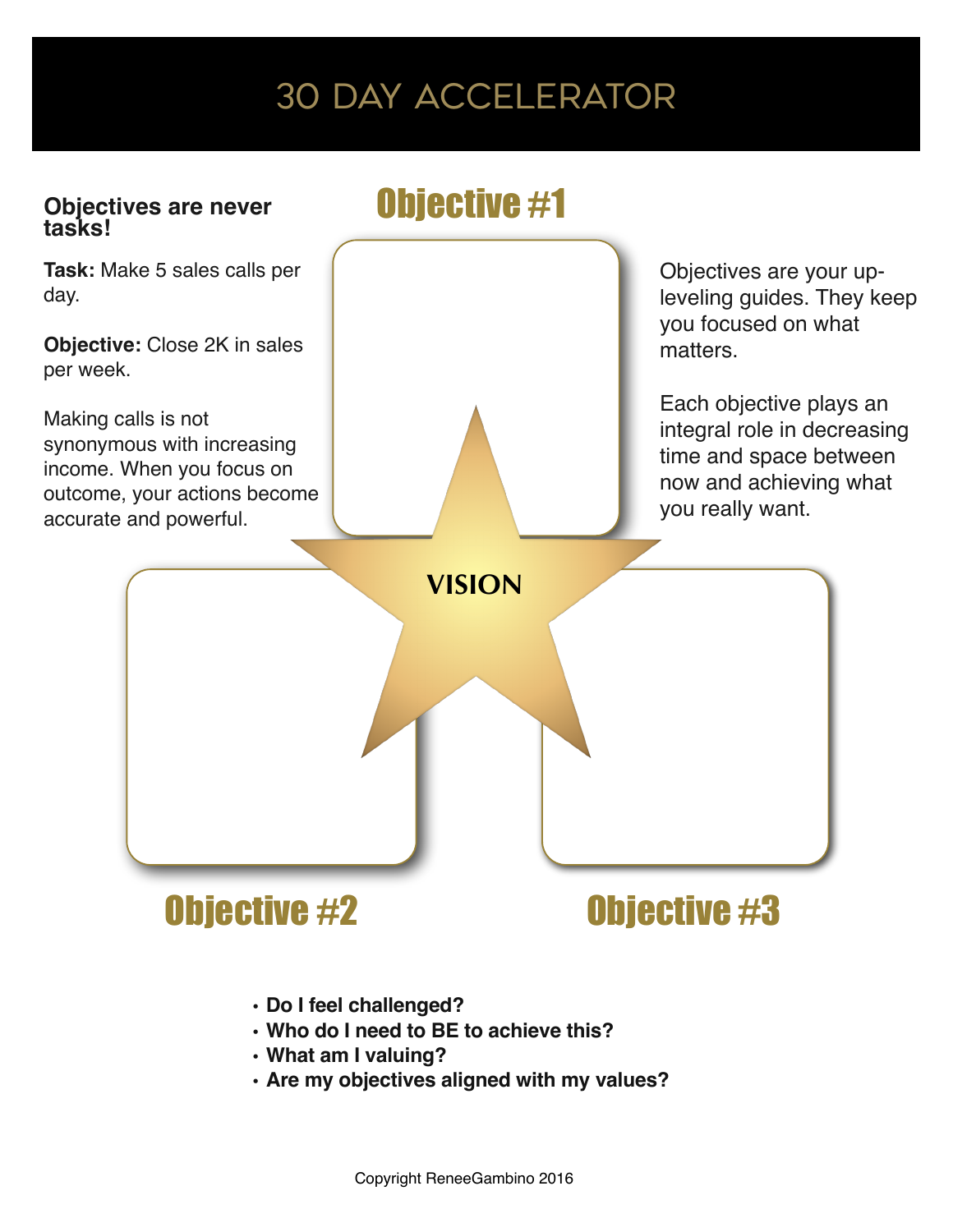

#### " You've got two choices… make an impact or make an excuse! "

Here's where things get good! Growth causes our old habitual behaviors to kick in, and… it doesn't like it! It takes a willingness to step into your next level wrapped in consistent, persistent effort and support to create significant change. Ask yourself… Am I willing to win? Hot Tip: It takes the same amount of energy to struggle. Your choice.

#### **Eliminate external circumstance that are getting in the way of your goals!**

- ★ Schedule management: your power moves to meet objectives must be there.
- ★ Tracking your numbers: daily/weekly/monthly
- ★ Eliminate tasks that aren't your responsibility. Create a balance of shared responsibility
- $\star$  Identify a block: Mindset + Motivation + Movement = Results. Never changes.
- ★ Set up an accountability partner. No babysitting!
- ★ An understanding of something specific. From who? How & when will you get it?
- ★ A new system. Think repeatable!
- ★ Organizing/Technology. Invest in what will INCREASE your time/money exponentially.
- ★ Letting go of someone in your life
- ★ Letting go of someone in your business… including clients!
- ★ Take responsibility for EVERY outcome in your business & your life.
- ★ Investing in up-leveling a skill set (ONLY if it will fast path your goals!)
- ★ Investing in someone else's skill set. The right Team = Success!
- ★ Infusing a new attitude into your life consistently. Affirming change is key!
- ★ Break through blocks, fear, doubt, worry, self-sabotage through coaching or mentorship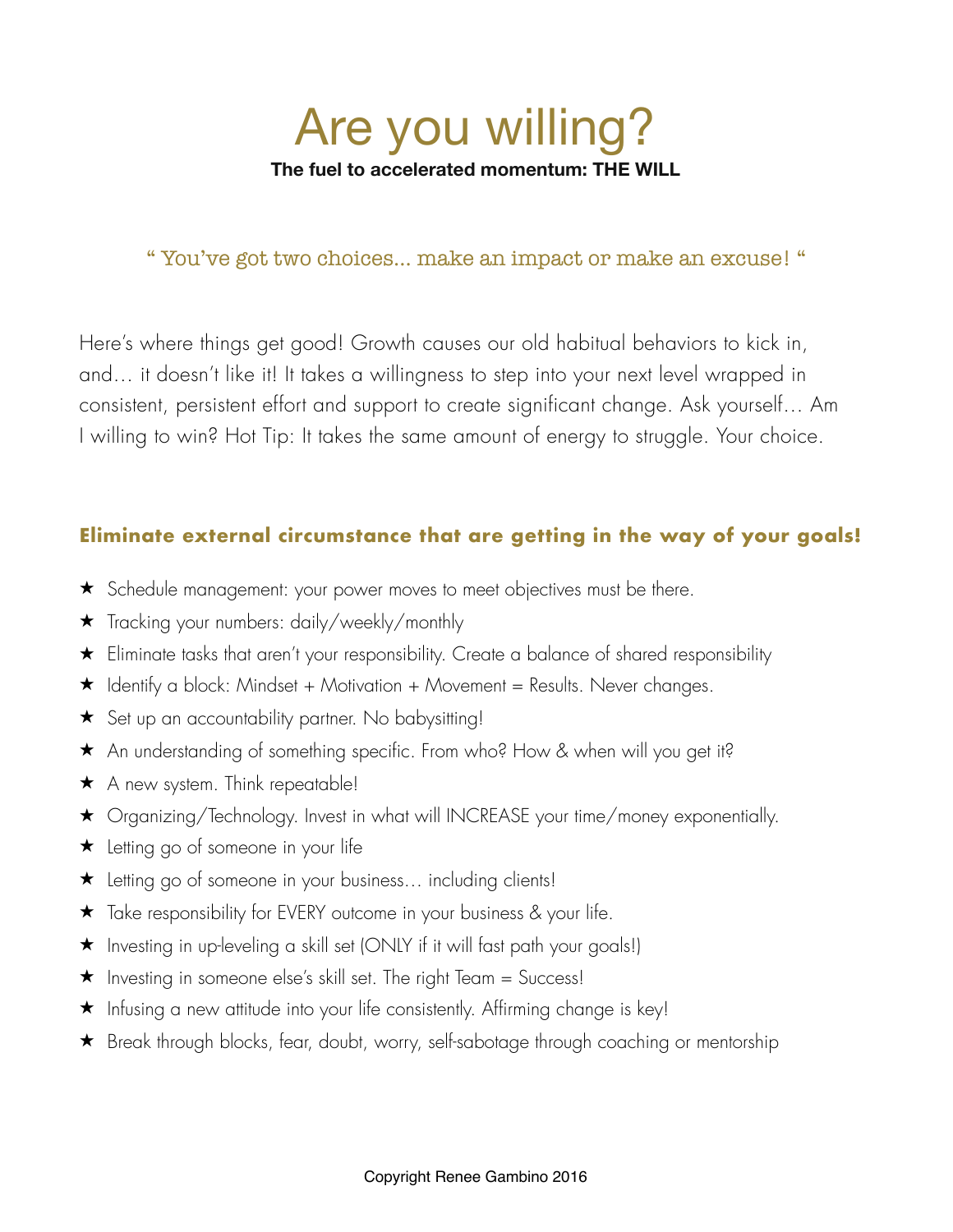#### There is nothing you can't do when you harness the power within you.

Power moves are strategic and purposeful.they align with who you are at your highest level. Power moves are game changers and never feel boring. if they make you nervous and excited you're on track. It is critical that your power moves are on your schedule to decrease risk of non-goal generating actions becoming "priorities".

| <b>OBJECTIVE #1</b> |  |
|---------------------|--|
|                     |  |
|                     |  |
|                     |  |
|                     |  |
|                     |  |
|                     |  |
|                     |  |
|                     |  |

What are the most powerful ways to achieve your objective? Focus on your top 3 power moves over the next 30 days!

| <b>POWER MOVE #1</b> | <b>POWER MOVE #2</b> | <b>POWER MOVE #3</b> |
|----------------------|----------------------|----------------------|
|                      |                      |                      |
|                      |                      |                      |
|                      |                      |                      |
|                      |                      |                      |
|                      |                      |                      |
| <b>*Money:</b>       | <b>★Money:</b>       | ★Money:              |
| $\star$ Timeline:    | $\star$ Timeline:    | $\star$ Timeline:    |

#### ★Schedule your power moves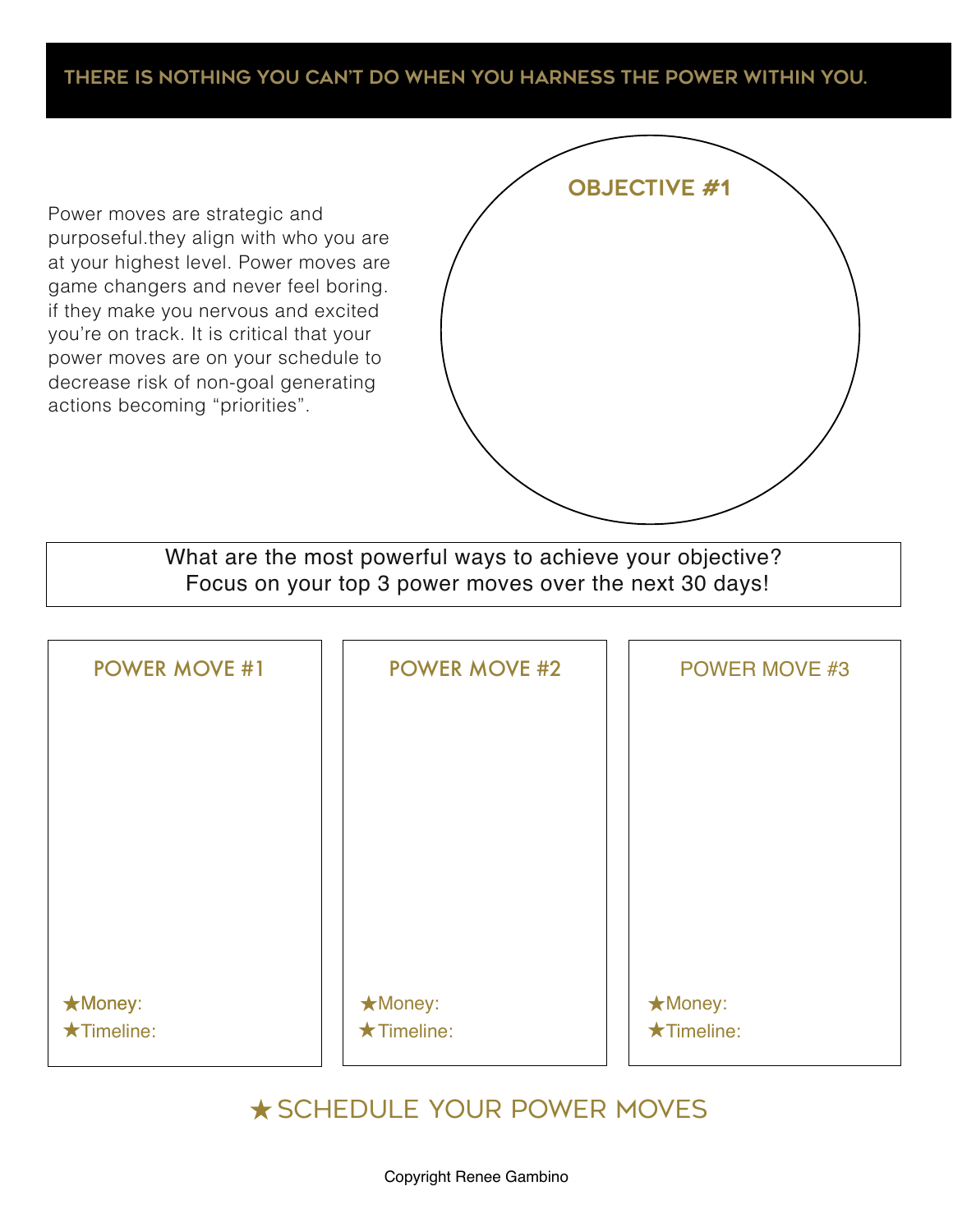#### There is nothing you can't do when you harness the power within you.

Power moves are strategic and purposeful. They align with who you are at your highest level. Power moves are game changers and never feel boring. If they make you nervous and excited you're on track. It is critical that your power moves are on your schedule to decrease risk of non-goal generating actions becoming "priorities".

| <b>OBJECTIVE #2</b> |  |
|---------------------|--|
|                     |  |
|                     |  |
|                     |  |
|                     |  |
|                     |  |
|                     |  |
|                     |  |
|                     |  |

What are the most powerful ways to achieve your objective? Focus on your top 3 power moves over the next 30 days!

| <b>POWER MOVE #1</b> | <b>POWER MOVE #2</b> | <b>POWER MOVE #3</b> |
|----------------------|----------------------|----------------------|
|                      |                      |                      |
|                      |                      |                      |
|                      |                      |                      |
|                      |                      |                      |
|                      |                      |                      |
| <b>*Money:</b>       | <b>★Money:</b>       | <b>★Money:</b>       |
| $\star$ Timeline:    | $\star$ Timeline:    | $\star$ Timeline:    |

#### ★Schedule your power moves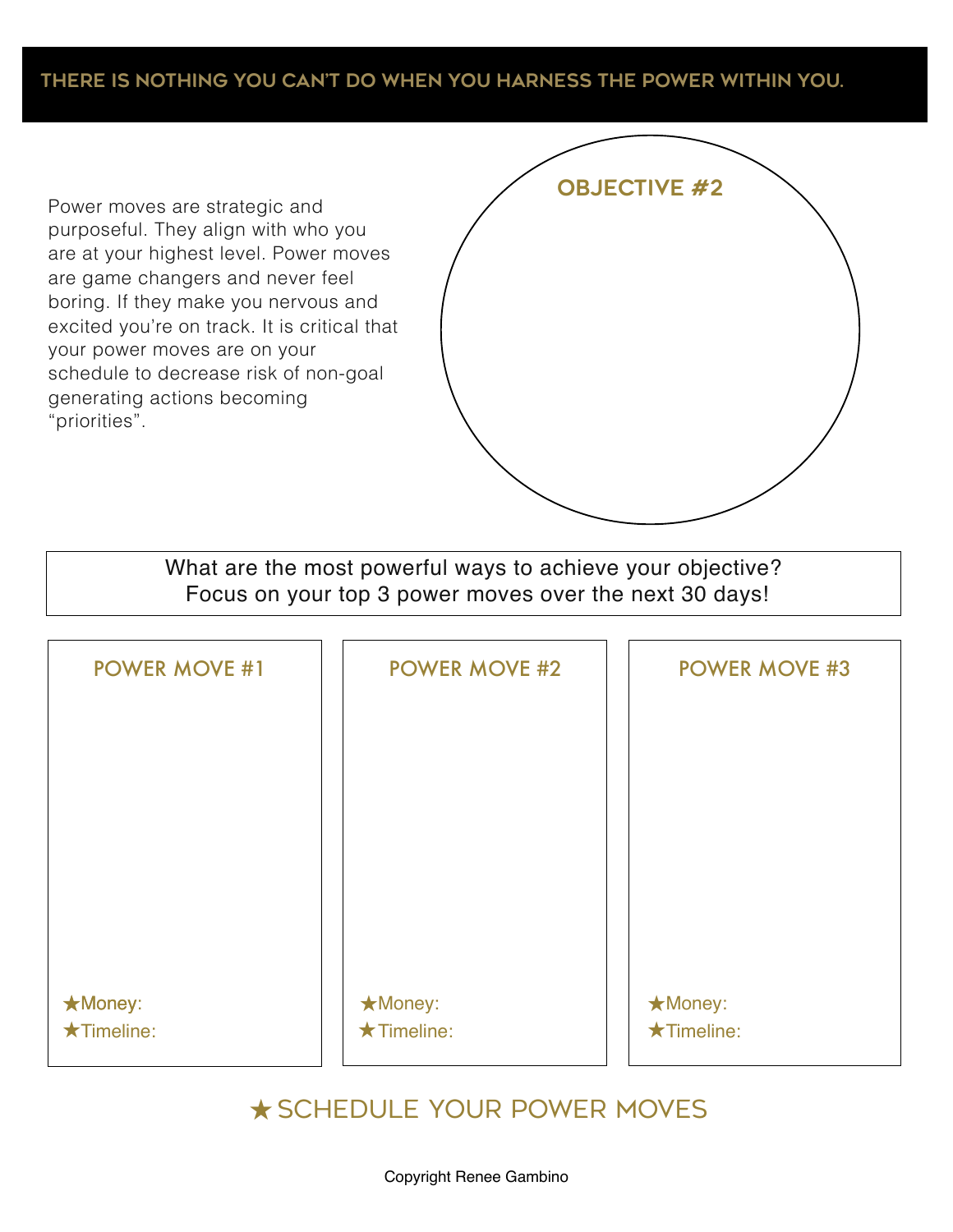#### There is nothing you can't do when you harness the power within you.

Power moves are strategic and purposeful.they align with who you are at your highest level. Power moves are game changers and never feel boring. if they make you nervous and excited you're on track. It is critical that your power moves are on your schedule to decrease risk of non-goal generating actions becoming "priorities".

| <b>OBJECTIVE #3</b> |  |
|---------------------|--|
|                     |  |
|                     |  |
|                     |  |
|                     |  |
|                     |  |
|                     |  |
|                     |  |
|                     |  |

What are the most powerful ways to achieve your objective? Focus on your top 3 power moves over the next 30 days!

| <b>POWER MOVE #1</b> | <b>POWER MOVE #2</b> | <b>POWER MOVE #3</b> |
|----------------------|----------------------|----------------------|
|                      |                      |                      |
|                      |                      |                      |
|                      |                      |                      |
|                      |                      |                      |
|                      |                      |                      |
|                      |                      |                      |
| <b>*Money:</b>       | <b>★Money:</b>       | ★Money:              |
| $\star$ Timeline:    | $\star$ Timeline:    | $\star$ Timeline:    |

#### ★Schedule your power moves